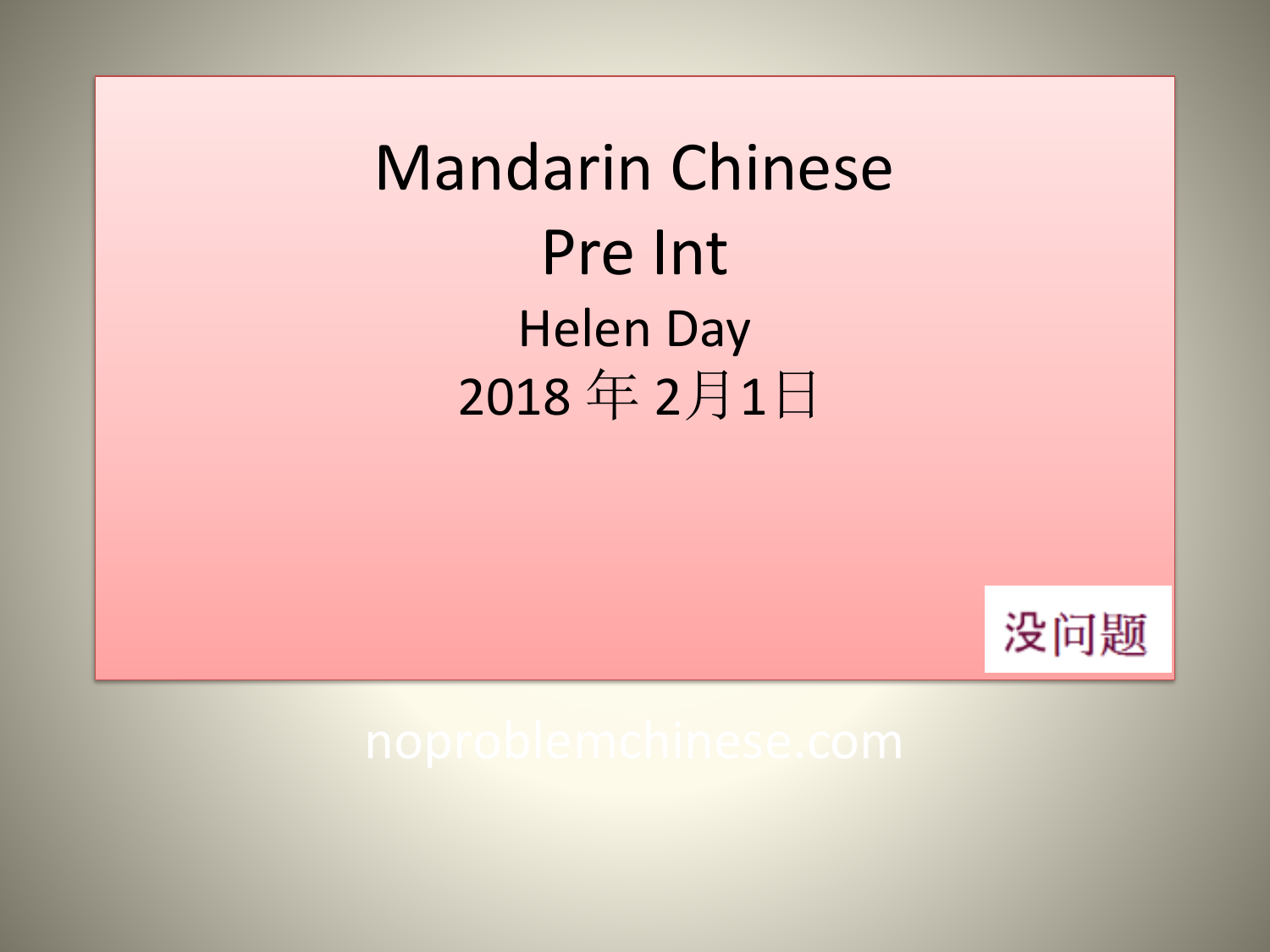New Words

hòu 1 后 (後) behind; back yǐ hòu 以后 after měi 2 每 every měi tiān tiān tiān 每天=天天 every day qí **3** 骑 (騎) ride qí mǎ 骑马 ride a horse xíng 4 行 go; travel zì xíng chē 自行车 bicycle qí zì xíng chē 骑自行车 ride a bicycle cóng 5 从(從) from

dào 6 到 arrive; until dào cóna 从……到…… from... to... zǒu ■走 walk lù 路 road; journey 8 zǒu lù 走路 walk chuán 9 船 boat; ship rán 10 然 right rán hòu 然后 then; after that xiān rán hòu 先……然后…… first... then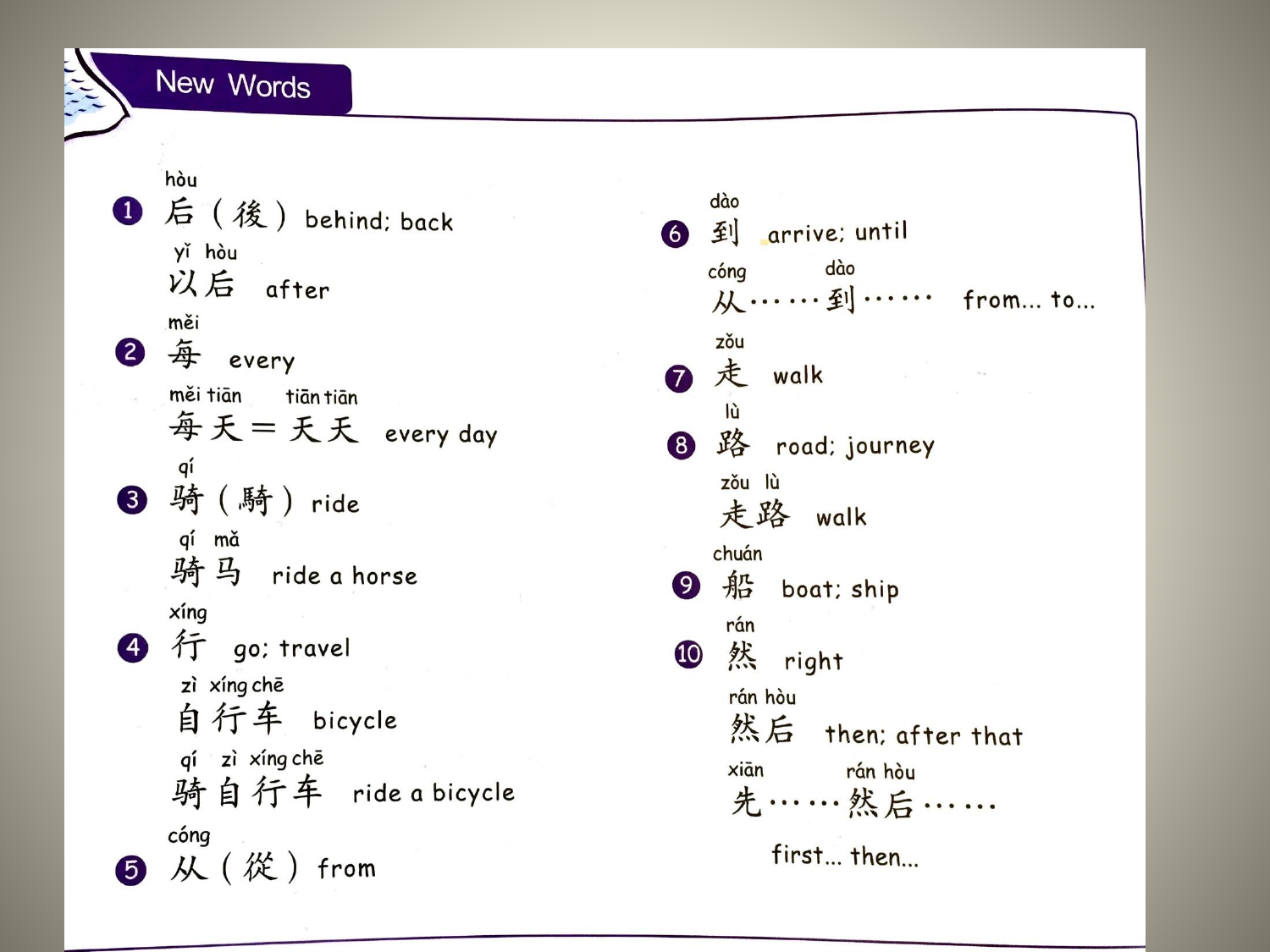- Most of this lesson was taken up with the last part of the listening test (questions 16-20) that we started last week. We also talked about the process for enrolling in HSK.
- But in addition we also looked at a new text with no pinyin on one side and pinyin on the other. This text uses some of the new vocab (see above).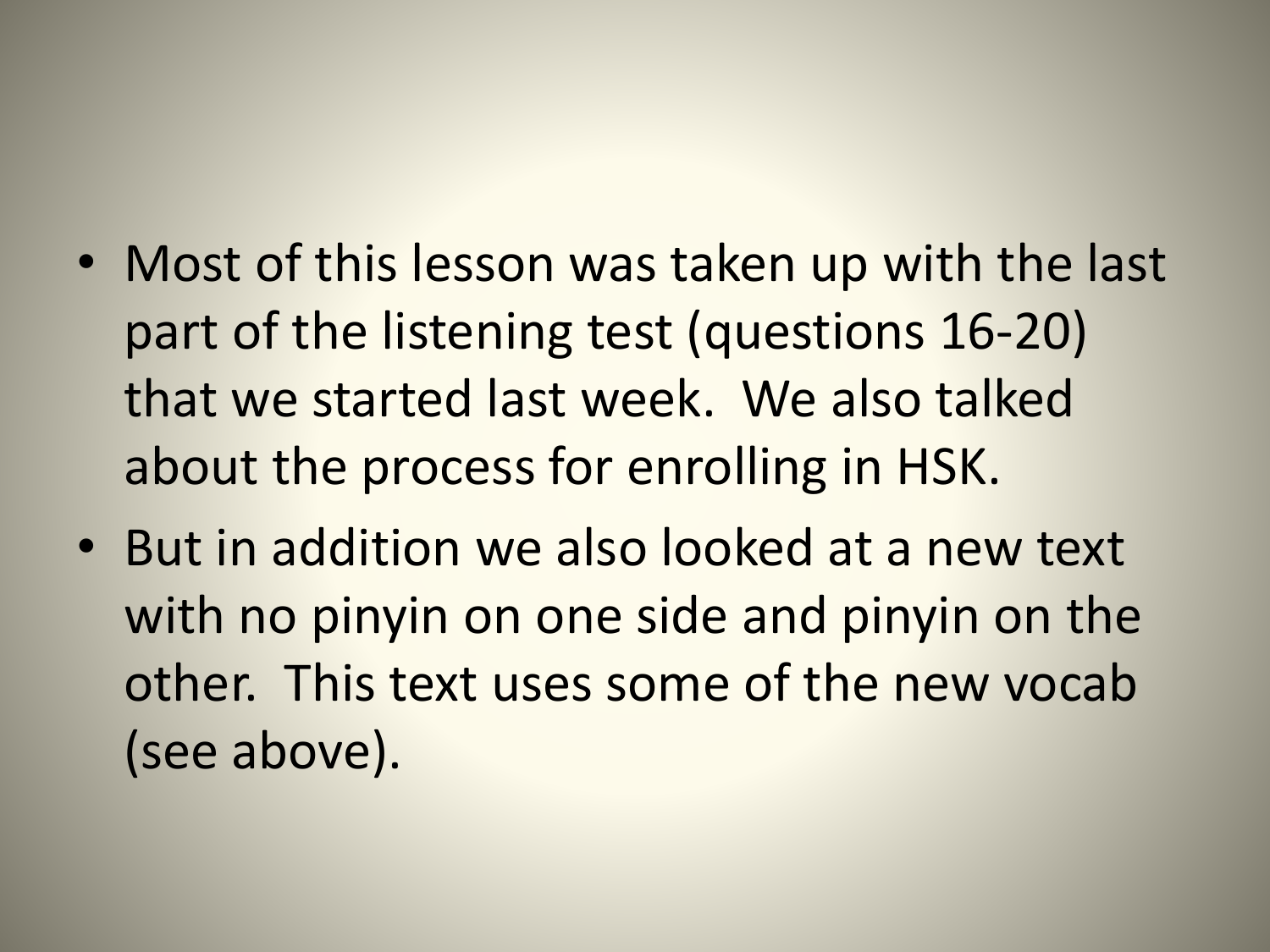## Vocab – further notes



- 
- 
- 
- 后面 behind (location)
- 以后 after (time)
- 前 before
- 前面 ahead, in front (location)
- 
- 以前 before, earlier (time)
- 然后 afterwards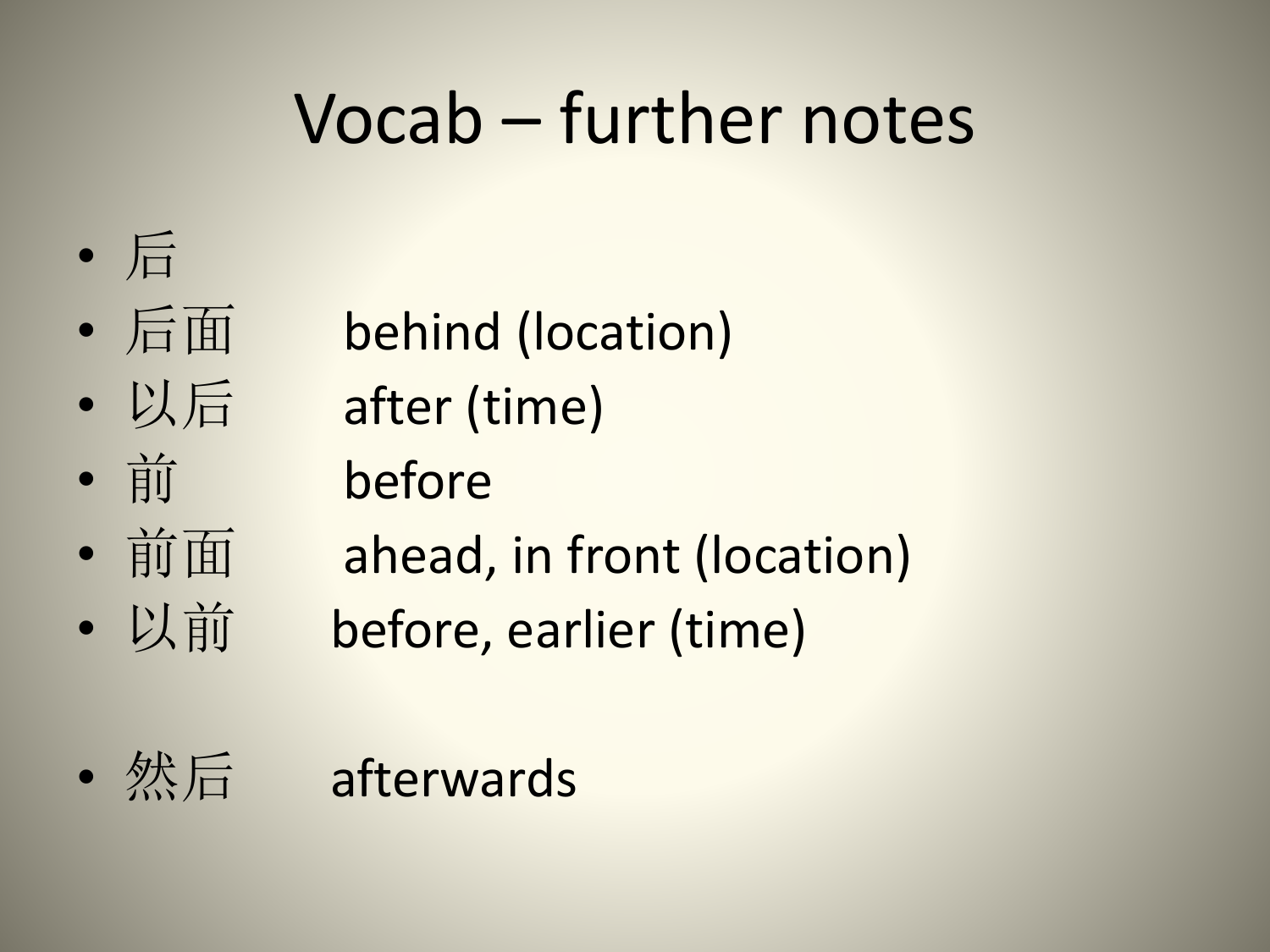## Further notes

- $E$  to walk but often used in a general sense, to go
- 走路 to walk (walk street)
- 你怎么走? How do you get there?
- 先 。。。然后 。。。 First … and then …
- 你的公司, 怎么走? How do you get to your company?
- 我先坐火车, 然后走路 I first take the train and then walk.